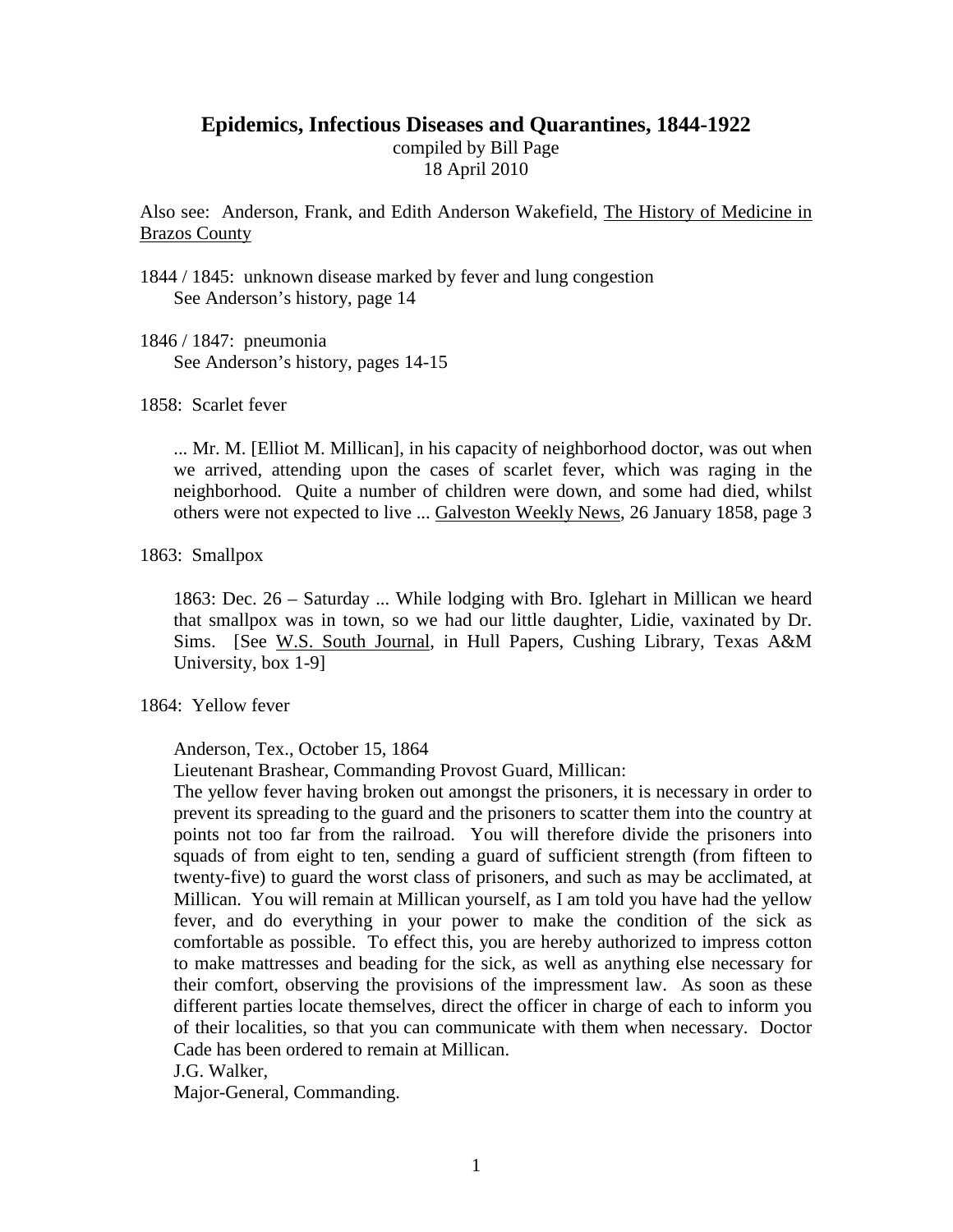After the prisoners were sent to Millican, a few cases of yellow fever occurred there. The extent of that outbreak is not known, nor whether anyone died of the fever there. (Lisarelli, Daniel Francis, The Last Prison: The Untold Story of Camp Groce CSA, Parkland, FL: Universal Publishers, 1999, pages 107-109; also The War of the Rebellion: A Compilation of the Official Records of the Union and Confederate Armies, Series II, volume 7, page 994; also Keating, John M., A History of the Yellow Fever, Memphis, TN: Printed for the Howard Association, 1879, page 91: 1864 ... Galveston ... mortality, 259; Houston, Tex.; Millican, Tex.).

1866: cholera

Millican, Nov. 19, 1866

Eds. News – To-day we have but one new cholera case reported. On yesterday, Sunday, five interments; to-day two. We have reason to hope that the epidemic has passed away, and that we shall once more be blessed with health – total whites have died six – Negroes 18 $(?)$ .

Yours, W.

P.S. – There is a fact connected with the progress of cholera here; that when one shall die in a house, nearly all the … [illegible]. Galveston Tri-Weekly News, 21 November 1866, page 2, col.1

From Navasota … We are informed that there are over one hundred wagons at Bryant's Station loaded with cotton bound for Millican, but in consequence of the cholera at that place the teamsters are afraid to venture into the town … Galveston Tri-Weekly News, 28 November 1866, page 2, col.3

> Nov. 30th, 1866 Millican, Texas

To Mr. E.M. Wheelock: ... We suspended school for 2 weeks, the cholera having made its appearance in town and people were afraid to send their children in consequence ... In my last report I spoke of two schools in town taught by Mrs. Mary McFadden and Octavia Carr; they have not taught for 3 weeks and I presume discontinued the business until next year.

> Very Respectfully, Mary T. Smith

(from Records of the Superintendent of Education for the State of Texas, Bureau of Refugees, Freedmen, and Abandoned Lands, 1865-1870. National Archives and Records Service, microfilm publication M822, reel 11)

An account of the cholera written many years later says: "...The cholera epidemic struck in 1866. Residents in Millican today recall their parents talking about as many as 100 persons dying in the epidemic..." [from "Boom Era Ended for Millican After War, Yellow Fever, Riots," Houston Post, 20 July 1963, reproduced in F.L. Pool's, The Life and Times of F.L. Pool, Millican: The Juggery, 1990, page 372]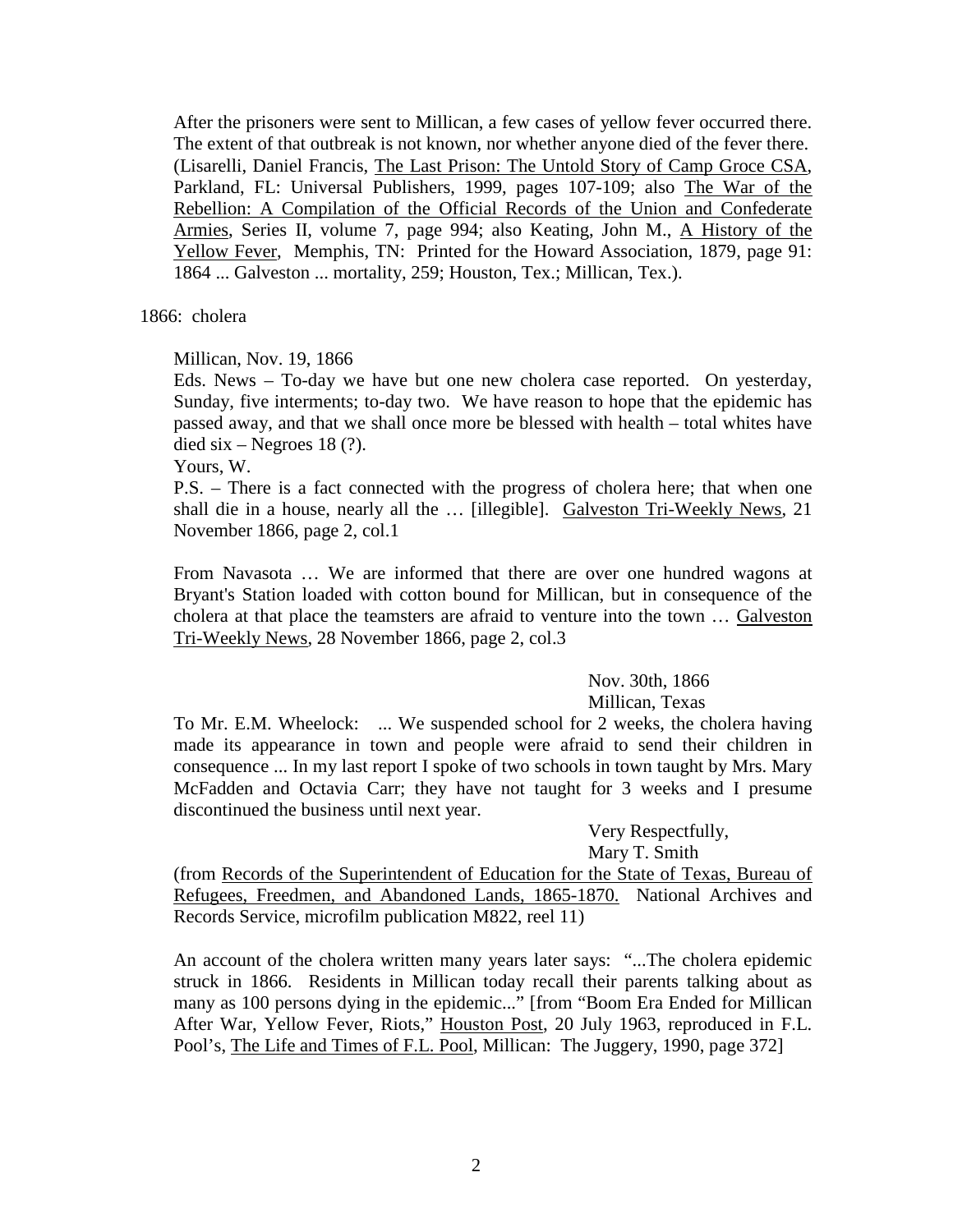## See Brazos County History: Rich Past, Bright Future

1867: Pneumonia

Colonel Holman, formerly President of the Pacific Railroad, and residing at Marshall, died yesterday at Bryan City, of pneumonia. Flake's Bulletin (Galveston), 10 December 1867, page 4

1870: Meningitis (extent unknown)

"In 1870, four of his [Harvey Mitchell's] young daughters between the ages of one and fourteen, as well as their first grandchild, died of spinal meningitis within one week." Van Bavel, Margaret Lips, Birth and Death of Boonville; page 95. These deaths occurred from January  $18^{th}$  to January  $25^{th}$ , 1870. (Brazos County History, Rich Past – Bright Future, page 247).

1870: Measles

- The measles are prevailing in Bryan. Mrs. Capt. Henderson died there on Tuesday last. Galveston Tri-Weekly News, 18 March 1870, page 3
- Jo Goodwin, died, aged 1; girl; died Feb.1870, measles; born TX. 1870 Mortality Schedule, family no. 285.
- Rob. Hall died, aged 22; died Feb.1870, measles; born TX. 1870 Mortality Schedule, family no. 539.
- Susan McCullough died, African American; aged 3 months; died Feb.1870, measles; born TX. 1870 Mortality Schedule, family no.548.
- H. Morrison died, aged 1; boy; died Feb.1870, measles; born TX. 1870 Mortality Schedule, family no.285
- John Newton died, aged 4; died Feb.1870, measles; born TX. 1870 Mortality Schedule, family no.558
- Amanda Thrasher died, aged 19; married; died Jan.1870, measles; keeping house; born TX. 1870 Mortality Schedule, family no.?

# 1873: Yellow fever

See document on Bryan's "Yellow Fever Cemetery"

# 1877: Scarlet fever

Scarlet fever is reported prevailing in Bryan. Brenham Daily Banner, 10 March 1877, page 2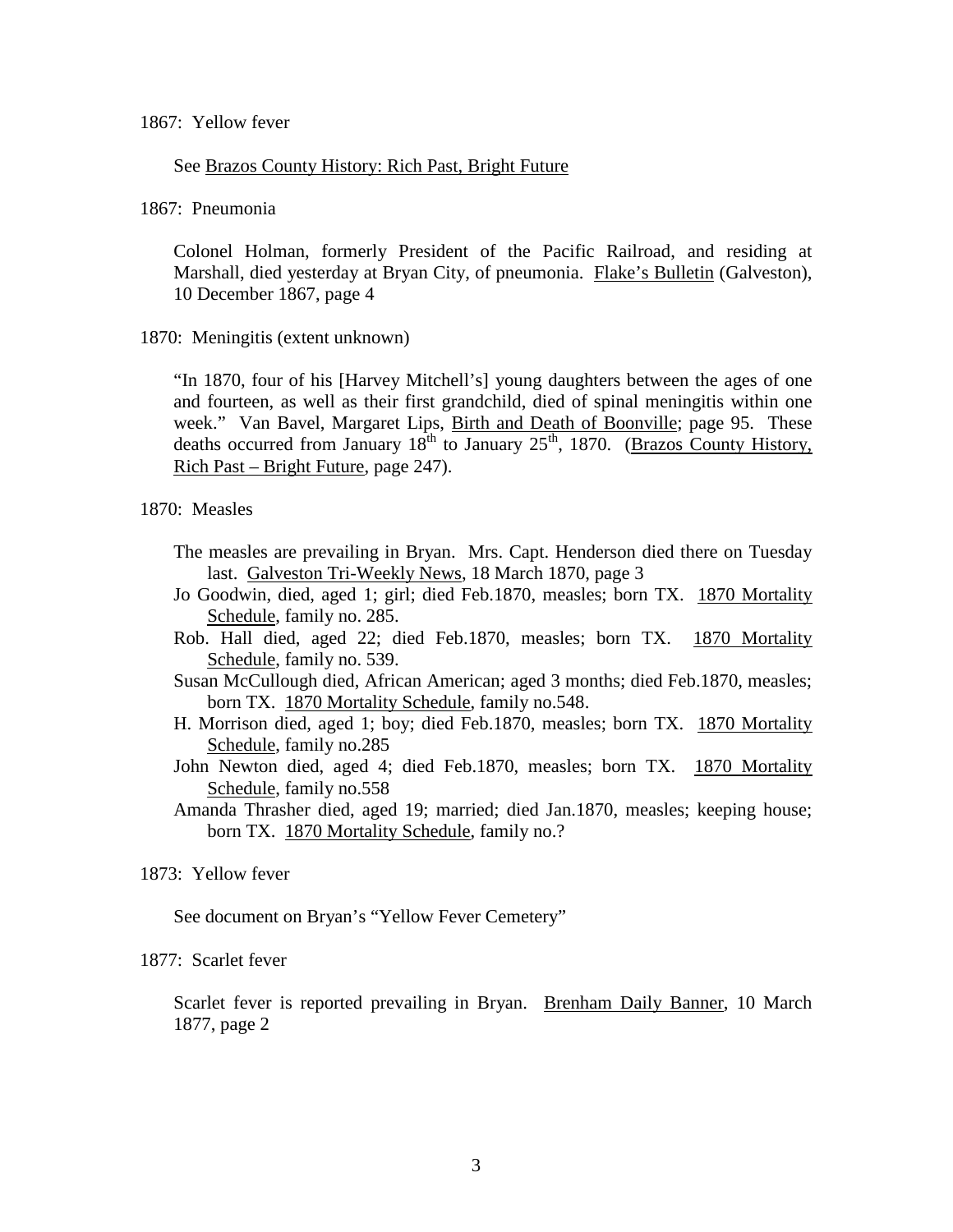#### 1878: unknown

Brazos County … There is a great deal of sickness in the country at present, produced by the great amount of wet weather we have been having for five or six weeks past … Galveston Weekly News, 5 August 1878, page 2, col.9

Bryan has revoked her quarantine ordinance and Columbus has passed one. Brenham Weekly Banner, 2 Aug. 1878, p. 2.

1880: unknown

The *Brazos Pilot* says the doctors are all getting rich this season. "An ill wind," etc. Houston Post, 12 October 1880, page 2

Bryan, Dec. 1 – Napoleon B. Davis died in the Brazos bottom Sunday morning. Dr. J.B. McLelland is lying dangerously ill and is expected to die. More deaths in Bryan this past summer than ever before for the same length of time. Houston Post, 2 December 1880, page 1

1881: measles

Bryan, April 13 – A strong norther is blowing to-night. A number of cases of measles in the city and two or three deaths from the same. Dallas Weekly Herald, 21 April 1881, page 7

Bryan, April 14 ... The measles, mumps and whooping cough have caused a falling off in the attendance at the public schools, of about thirty-five per cent. Dallas Weekly Herald, 21 April 1881, page 7

1881 / 1882? - Smallpox. I have not seen any indication of a smallpox epidemic around this time, except for the following reference to a Bryan city ordinance, perhaps indicating some recent concern about that disease?

Bryan ... The time given by the small-pox ordinance passed some time since by the City Council expired to-day. Every citizen subject to the contagion who has not been vaccinated, is liable to be fined \$25. Galveston Daily News, 18 January 1882, page 1.

1883: pneumonia

Brazos ... Mrs. A.H. Wilkerson, wife of Mr. John E. Wilkerson, hospital steward of the Agricultural and Mechanical College, died of pneumonia Wednesday morning. The remains were conveyed to Millican for interment. Galveston Daily News, 3 February 1883, page 3.

Bryan ... Several deaths have occurred recently at the Agricultural and Mechanical College from pneumonia. Among the number: Mr. John Wilkerman, the drummer,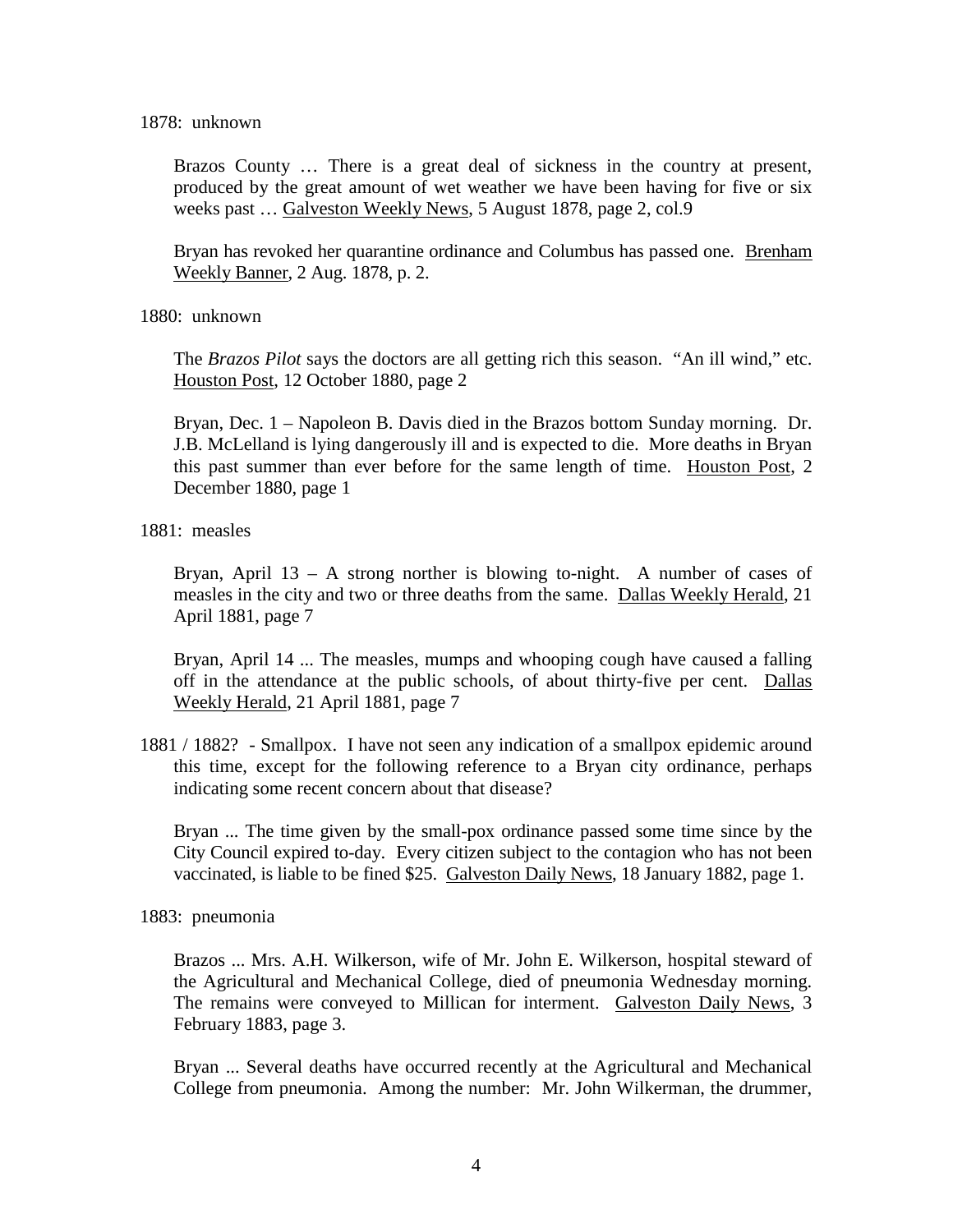and also his wife. Several more are seriously sick. Galveston Daily News, 6 Feb. 1883, page 1, col.6; also Waco Daily Examiner, 7 February 1883, page 1

Bryan, February 8 – Professor Gardner, of the Agricultural and Mechanical College, is very sick with pneumonia, and is said to be in quite a critical condition. Galveston Daily News, 9 February 1883, page 1

Bryan, February 13 ... Mr. Calvert, cadet at the Agricultural and Mechanical College, died to-day. Also, Professor Gardner, instructor in modern languages, died and was buried in our city cemetery. Galveston Daily News, 16 February 1883, page 1

#### 1884: Pneumonia

*Bryan Enterprise*: Three deaths occurred during the past week in the McFail family, near the college. Mr. McFail died and was buried on Saturday at old Boonville. On Sunday his wife died, and on Monday Mrs. Higgins, his daughter, died, all from pneumonia. The son, eighteen years old, is not expected to live. Galveston Daily News, 24 March 1884, page 4

Bryan, April 3 – S.N. Blatherwick died to-day from pneumonia. Galveston Daily News, 4 April 1884, page 1

# 1884: unknown

Allen Farm … A great deal of sickness prevails, owing to the hot weather and scarcity of good water. Galveston Daily News, 22 September 1884, page 1.

### 1885: unknown

Millican ... The weather has caused a great deal of sickness in and around here. Cattle are dying very fast from the want of food and excessively cold weather. Galveston Daily News, 12 February 1885, page 2

#### 1885: Dengue fever

Bryan, Tex. … Rev. Mr. Canfield, rector of the Epsicopal Church, has been down with a very severe attack of dengue fever, but is now up and will be able to occupy the pulpit on Sunday. Dallas Morning News, 24 October 1885, page 2

# 1886: Pneumonia

Bryan, Feb. 7 ... Mr. Buck Halter, one of the first settlers of the Wellborn neighborhood, died Friday of pneumonia. Dallas Morning News, 8 February 1886, page 2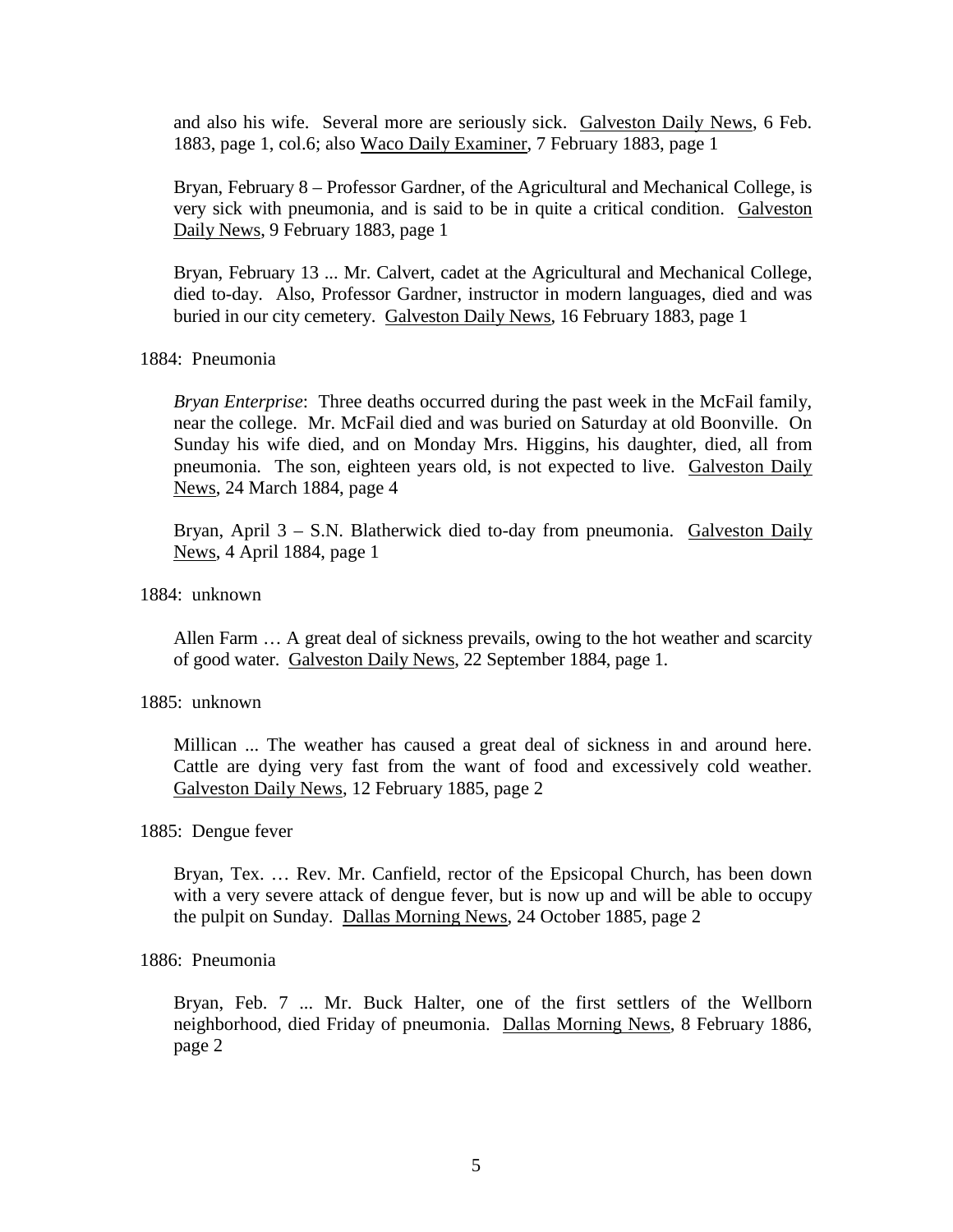### 1888: Measles

Robie "Finley", aged 4 months, a native of College Station, died; the cause of his death was "measles"; he was buried in the Freedman's Section of the Bryan City Cemetery on 17 June 1888. Tommie "Finlee", perhaps a twin brother, aged 6 months, also a native of College Station, died from the "effects of measles"; he was buried in the same place on 16 August 1888. (Bryan City Sexton's Records).

### 1890: Influenza

Millican, Tex., Jan. 13 ... Several cases of la grippe have developed in this community. Dallas Morning News, 14 January 1890, page 1

# 1890: Smallpox

Bryan, Tex., Dec. 27 – This evening the city council of Bryan quarantined against refugees from Houston. This order shall continue until the smallpox trouble is over at Houston. We have no cases here, and the city council is determined to do all they can to prevent a beginning of the disease here. No scare or panic exists, but vaccination is going on and all care is exercised by the people to keep free from the disease. Fort Worth Daily Gazette, 28 December 1890, part 2, page 12

# 1891: Smallpox

Bryan, Tex., Jan.  $6 - By$  order of the city council the quarantine at this place was raised this morning and freedom of travel from Houston and other points allowed. Dallas Morning News, 17 January 1891, page 4

Bryan, Tex., Jan.  $18 - A$  well defined case of small-pox in confluent form was discovered here this morning. The patient is a Negro boy about 18 years of age who came up from Houston about fifteen days ago. Dr. Hall, county health officer, ordered the house in which he is strictly quarantined. The case is outside the city and well isolated and ever precaution is exercised to prevent (illegible). Dallas Morning News, 19 January 1891, page 4

Bryan, Tex., Jan.  $21 - No$  new cases of small-pox have been found. The Negro found on the  $18<sup>th</sup>$  instant is doing very well under the care of a local nurse. A pesthouse has been built and things are arranged to take care of any cases that may be found. Dallas Morning News, 22 January 1891, page 4

Bryan, Tex., Jan. 25 – The Negro confined at the pesthouse outside this city died last night. This is the only case of small-pox that Bryan has had. The News correspondent saw Dr. F.M. Hall, city health officer, this morning and was informed by that gentleman that there was no more small-pox in or near Bryan; never had been any except the case mentioned above, and that he had no fear of there being any more. He added: "Though we are now free from the disease, yet I am not going to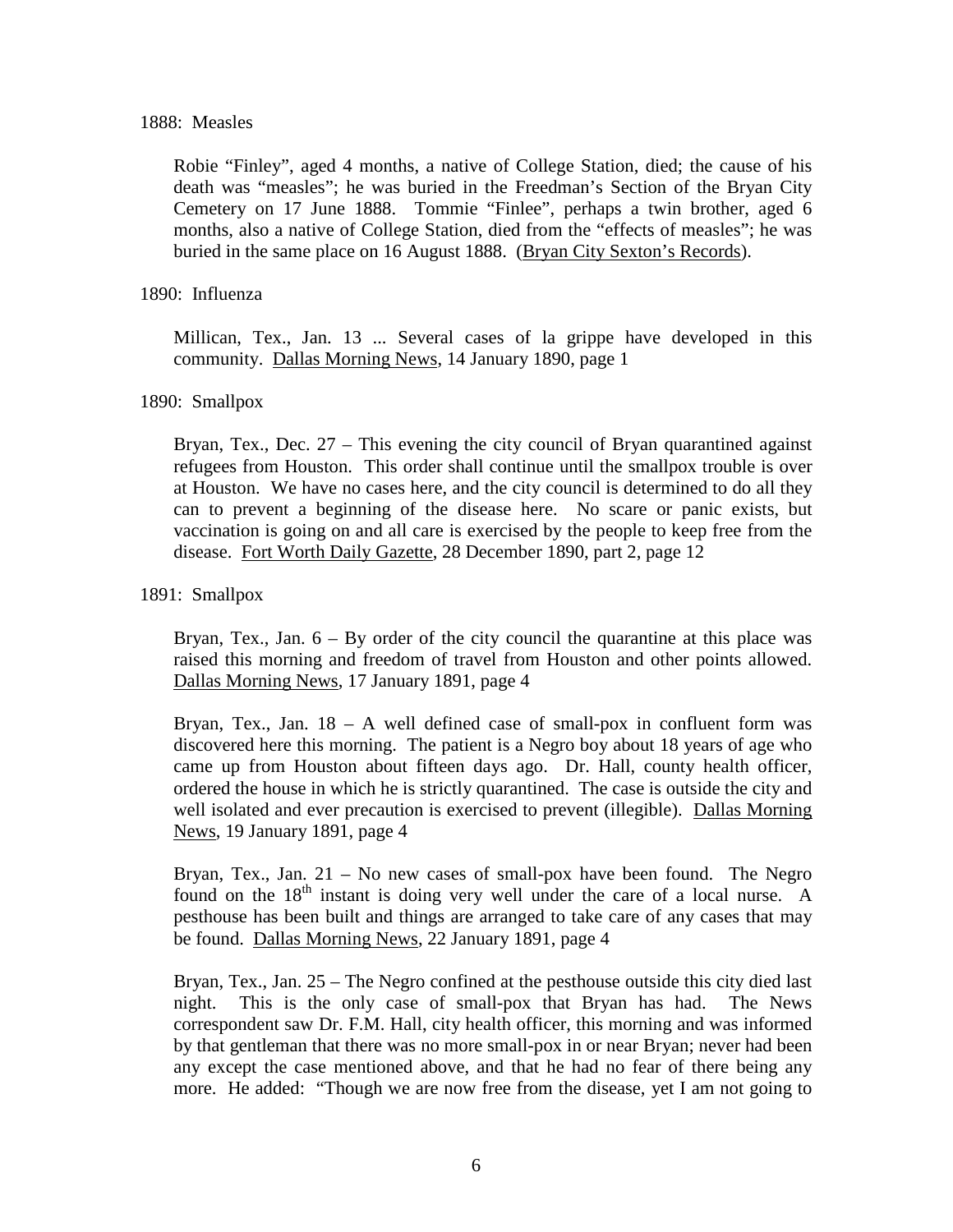let up on a strict quarantine until matters assume a different aspect over the state." Dallas Morning News, 26 January 1891, page 8

1893: Not identified

"A. and M. College of Texas," Galveston Daily News, 15 May 1893, p.3. Sickness among cadets

1895: Unknown

1895: February – "… a massive snowball fight took place on the A&M College campus in February 1895. A heavy snowfall had occurred, always an unusual event in Brazos County, and the college cadets engaged in a huge snowball fight. At one point in the fight the students mounted a sustained attack against Gathright Hall, and during the struggle the stairway and galleries "were much battered.' The next day, there were sixty-one names on the sick list at the College." (See: Burgess, Austin E., A Local History of Texas A.& M. College, 1915, p.14, as described in Brazos County History – Rich Past, Bright Future, p.350)

1896: Pneumonia

\*W.F. Savage, student at A&M, died at A&M from pneumonia; body shipped to his home in Coleman, Texas for burial. Bryan Daily Eagle, 5 Feb. 1896, p.1, col.6

1897: Local area quarantined against yellow fever occurring elsewhere

Bryan, Tex., Sept. 16 – Late this afternoon Mayor Adams issued a quarantine against New Orleans and all other points where yellow fever has been reported. Officers will meet all trains and parties who desire to get off here will be required to show where they came from and produce a clean bill of health. The quarantine also applies to freight and express from infected points. Dallas Morning News, 17 September 1897, page 2

Bryan, Tex., Sept. 22 – Upon receipt of the news of a death from yellow fever at Beaumont to-day Health Officer Tabor issued orders taking effect at 12 o'clock tonight that no freight or passenger train will be allowed to stop anywhere in Brazos County until further notice. Health officers have been appointed at College, Wellborn and Millican to enforce quarantine regulations ... (article continues) ... Dallas Morning News, 23 September 1897, page 2

Jewish citizens here and elsewhere throughout the country observed New Year 5657 yesterday, with the usual customs. The Jews of this city had engaged a Rabbi to conduct services here but he could not come on account of the quarantine. Bryan Daily Eagle, 28 Sept. 1897, p.4, col.1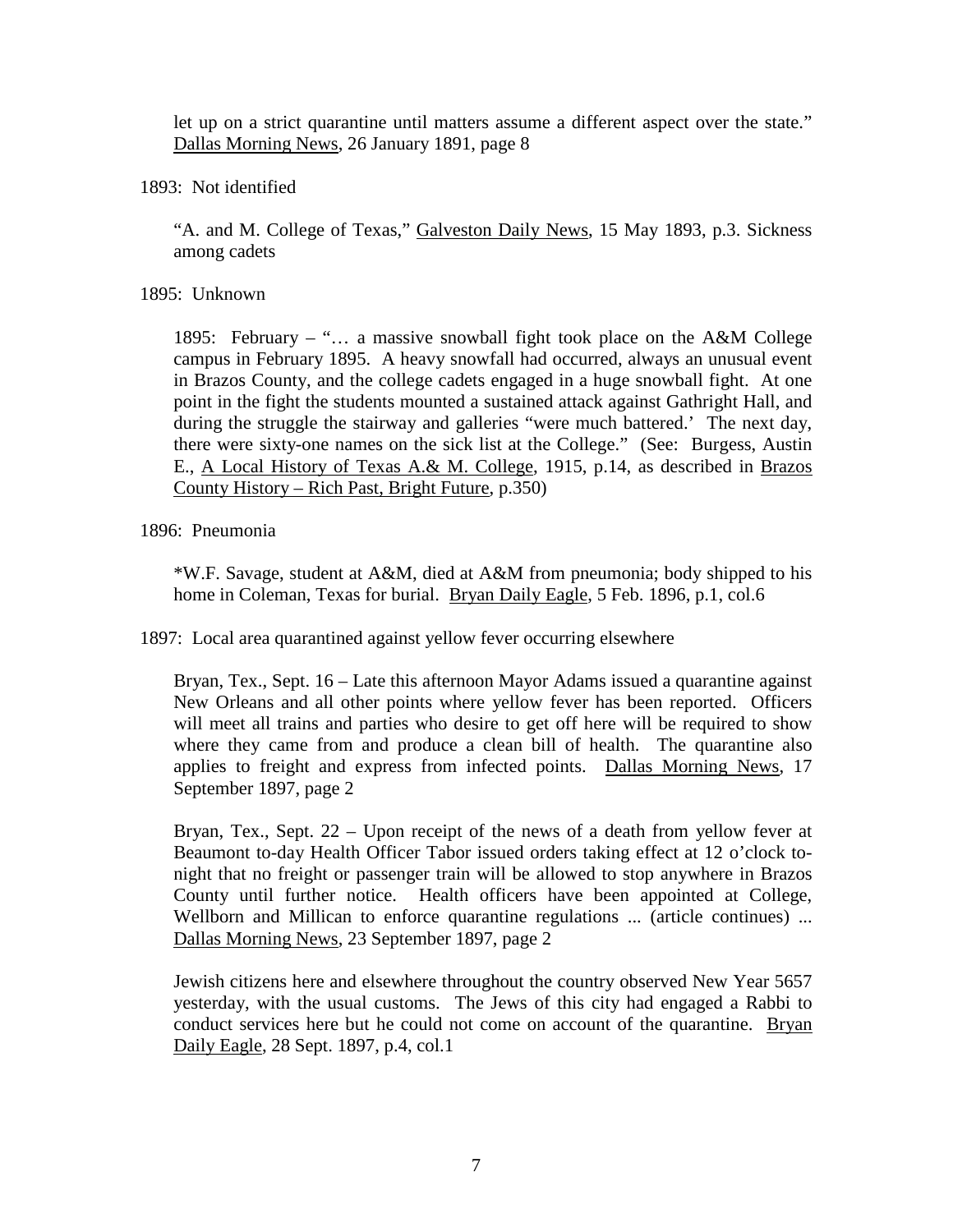Bryan, Brazos Co., Tex., Sept. 29 – Upon receipt of information from Houston today, Health Officer Tabor posted a bulletin that he did not believe the case there was yellow fever. To-night the shotgun quarantine was raised. Papers and other mail will be received and fumigated tomorrow. Passengers from the north know to the health officer, and not from any infected point, will be permitted to get off at the fumigating stations. Dallas Morning News, 30 September 1897, page 2

College Station, Texas, October 12 – The Texas Agricultural and Mechanical College is completely isolated from the rest of the earth. A very rigid quarantine has been established. No mail since Saturday, and none expected until frost. Houston Daily Post, 13 October 1897, page 2

Bryan, Tex., Oct. 13 – Millican has furnished the principal incident of the quarantine in this county. This afternoon Health Officer Tabor received the following from that place: "People from Navasota coming on us. Guards letting them pass. Arrington not in town. Appoint health officer to take charge at once. We recommend T.B. White. Appoint and give instructions. If you don't act will have to use extreme measures. Citizens of Millican." Dr. Tabor replied by appointing two assistants to Health Officer Arrington, who was here to-day and left this afternoon for the scene of excitement. News reached here to-day that the bridge on the Millican and Navasota Road had been torn up on this end to prevent Navasota people from crossing. Dallas Morning News, 14 October 1897, page 2

1897: Dengue fever

City Council ... The health officer states that while dengue fever prevails throughout the state and epidemic at many points, not a single case has been reported in Bryan. Bryan Daily Eagle, 9 October 1897, page 4

Capt. S.M. Derden, Samuel Levy and Jack Buchanan are among the dengue victims this week. Bryan Daily Eagle, 29 October 1897, page 4

Capt. S.M. Derden, who has been sick for a week, was able to be on the streets yesterday, and says he had a terrible tussle with the dengue. Bryan Daily Eagle, 4 November 1897, page 4

Mayor Adams was able to be up awhile yesterday after a hard tussle with the dengue which he says nearly got the best of him. Bryan Daily Eagle, 13 November 1897, page 4

### 1897: "Congestion"

Mike, Jacob Leon; aged 19, Texas A&M student; died at his parents' home in Bryan from congestion & meningetis; was Methodist. (weekly) Bryan Eagle, 28 Oct. 1897, p.3, col.3; 28 Oct. 1897, p.6, col.1.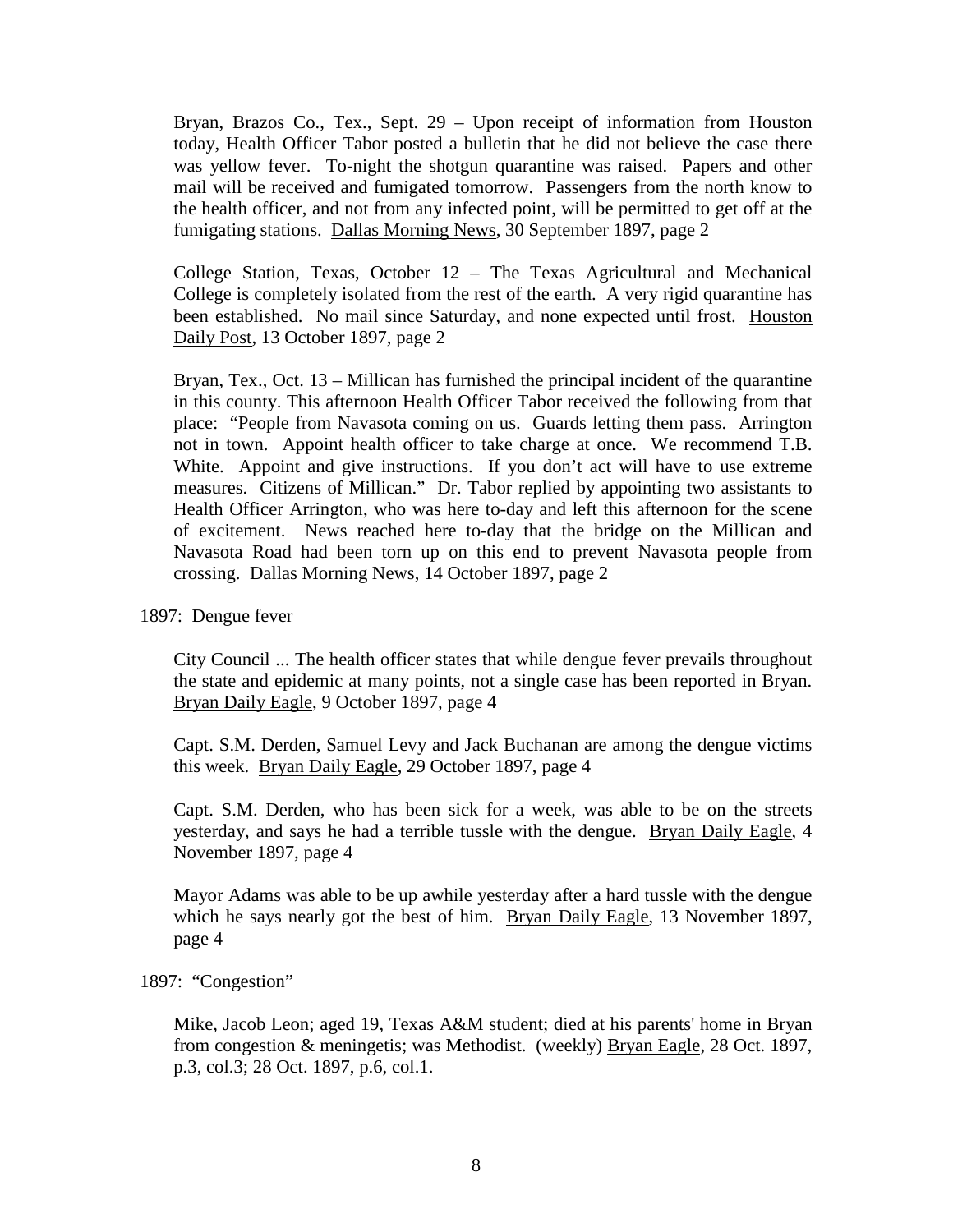Allison, Will; aged about 18 or 19; Texas A&M student; died from "congestion"; body sent to his home at Sonora, Sutton Co., Texas; left a brother John S. ALLISON of Sonora. (weekly) Bryan Eagle, 28 Oct. 1897, p.3, col.3; 28 Oct. 1897, p.6, col.5

1899: Smallpox

Bryan, Tex., Jan. 30 – Two cases of smallpox having been discovered here by the city health officer, Dr. George R. Tabor, he immediately reported the matter to the city council which gave him full authority to take the necessary steps to effectually isolate the cases. This has been done and Dr. Tabor says there is no occasion for alarm and no danger of a spread of the disease. No excitement prevails. The state health officer has been notified by Dr. Tabor. Dallas Morning News, 31 January 1899, page 4

Bryan, Tex., Feb.  $14$  – The county commissioners and city council held a meeting here to-day to which Dr. George R. Tabor, health officer, reported the development of one case of smallpox and five cases of varioloid since last Friday. Dr. Tabor says the cases are exceedingly mild. The meeting was held for the purpose of building a pesthouse and other incidentals necessary to isolating and treating the cases, all of which are being properly looked after. Dallas Morning News, 16 February 1899, page 9

"Dr. Blunt at Bryan," Dallas Morning News, 28 March 1899, page 3

Bryan, Brazos Co., Tex., April 2 – Health Officer Tabor reports one mild case of smallpox discovered in Freedmantown and immediately removed to the pesthouse. The patient is a Negro. The health officer also reports one case discharged cured, and he states that all the patients are improving satisfactorily. Dallas Morning News, 4 April 1899, page 4

1899: Texas A&M quarantined against disease occurring elsewhere

Bryan, Tex., March 4 – The Agricultural and Mechanical College quarantine against outside points has been raised. Dallas Morning News, 5 March 1899, page 3

1899: Measles

Pearl Drew, Edge, Tex. – Mr. Big Hat: I have written but once before and that was many years ago. I like to read and have read a good many nice books... I like to go to school, but have had to stop now on account of the measles.... Dallas Morning News, 26 March 1899, page 20

# 1899: Pneumonia

Ronald McDONALD, aged 16; Texas A&M student; died from pneumonia; son of Mr. & Mrs. R. McDONALD; buried at his home at Trinity. (weekly) Bryan Eagle, 28 Dec. 1899, p.6, col.4. Calvert Courier, 5 Jan. 1900, p.2, col.5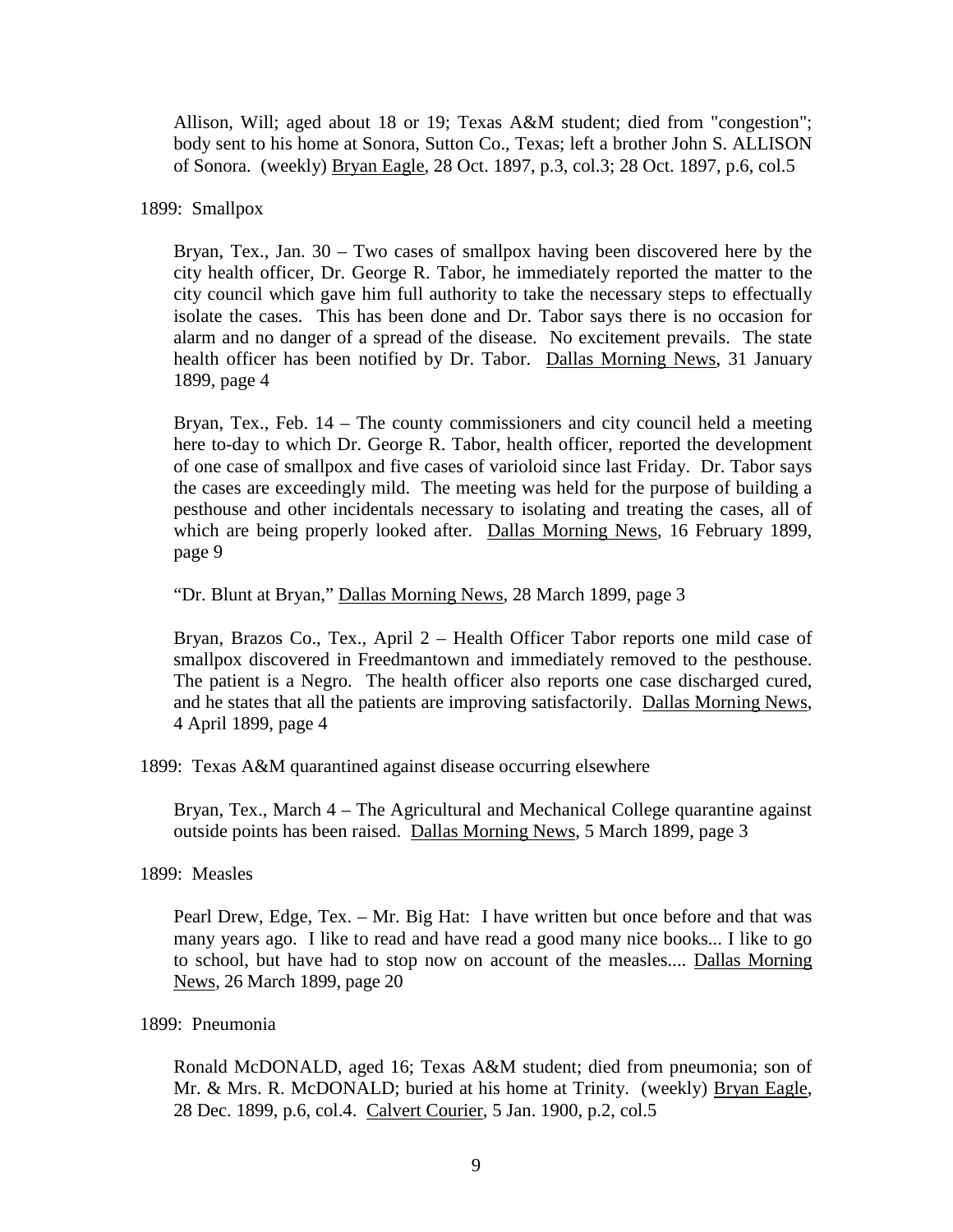1899: Miscellaneous (at Green's Prairie)

Green's Prairie ... Mr. Editor – As I haven't seen anything from our little community, I shall endeavor to give you a few dots... The health of our neighborhood is generally good, but at this writing there is some sickness, such as la grippe, roseola and colds. We are glad to note that Miss Bernice Goodyear is able to be among her friends and neighbors again after having a severe attack of roseola.... (weekly) Bryan Eagle, 23 March 1899, page 3

From Green's Prairie. Farmers seem to be very busy preparing the ground for cotton. There seems to be a great deal of sickness in this community but not very serious. (weekly) Bryan Eagle, 13 April 1899, page 3

1900: Black jaundice (Wiel's Disease)

"Black jaundice" usually referred to what is now known as Wiel's Disease. This disease is caused by a germ found in rat urine, and not transmitted directly from human to human, so it is not clear why so many people died from the disease in 1900. The disease began appearing in Brazos County prior to the Galveston hurricane, which took place in September, so the resulting flooding in Brazos County (which perhaps drove rats into closer proximity with humans) could not have been the only cause for this disease's unusual virulence that year.

- Frank Wagner, aged 23; died at his home near the Brazos River; Catholic. (weekly) Bryan Eagle, 30 August 1900, page 6, col.1. Aged 23; died 22 August 1900, black jaundice; buried 23 August 1900, Calvary Cemetery. St. Joseph Catholic Church Death Records.
- John Berger, aged 48 years, native of Germany; died from "black jaundice," buried 23 Aug. 1900, Bryan City Cemetery (sexton's records)
- Victoria Kalinec, name given as "Kalnec"; aged 10; died at her home on the Little Brazos River; buried at Smetana; Catholic. (weekly) Bryan Eagle, 30 Aug.1900, p.6, col.4. Aged 10; died 26 August 1900, black jaundice; buried 26 Aug.1900, Smetana Cemetery. St. Joseph Catholic Church Death Records.
- Paul Kalinec, died at his home near Little Brazos River; buried at Smetana; left wife & children. (weekly) Bryan Eagle, 6 September 1900, page 6, col.4. Aged 38 years; died 1 September 1900, black jaundice; buried 2 September 1900, Smetana Cemetery. St. Joseph Catholic Church Death Records.
- Jos. Kalinec, aged 16 years; died 17 Sept.1900, black jaundice; buried 17 September 1900, Smetana Cemetery. St. Joseph Catholic Church Death Records.
- Joseph Penanzek, aged 10 years, 6 months; died 14 October 1900, black jaundice; buried 15 October 1900, Calvary Cemetery. St. Joseph Catholic Church Death Records.
- Floyd Moore, died at home of his brother Pat Moore at Edge from "black jaundice"; Baptist; buried Presbyterian cemetery near Edge. (weekly) Bryan Eagle, 7 November 1900, page 1, col.2; 7 November 1900, page 3, col.1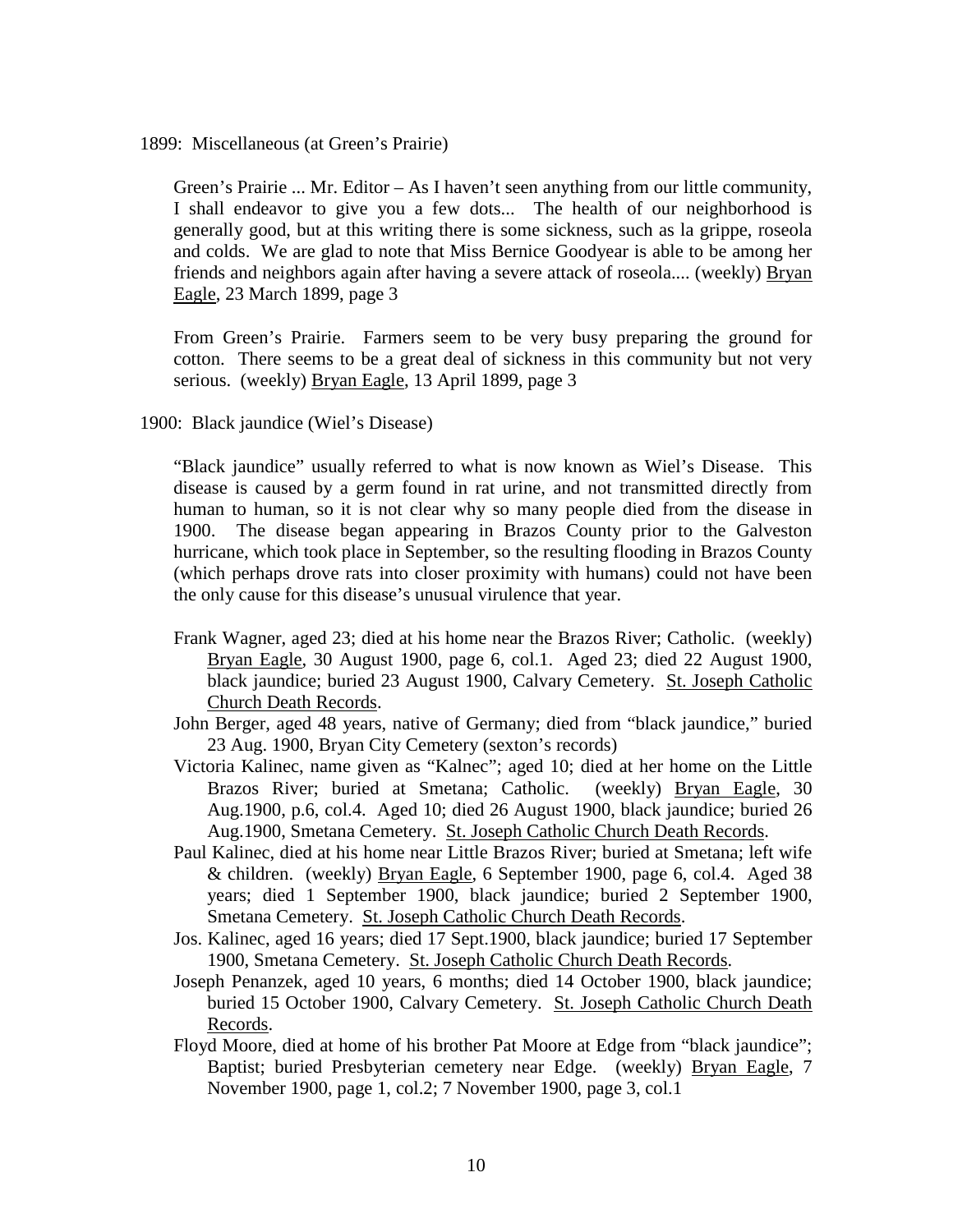- Agnes J. Maher, name might be "Mayer"; aged 20 years; died 7 November 1900, black jaundice; buried 8 November 1900, Calvary Cemetery. St. Joseph Catholic Church Death Records.
- Arch McCallum, died at Cameron ranch from "black jaundice"; buried at Alexander Chapel; left family. (weekly) Bryan Eagle, 15 November 1900, page 6, col.3
- 1901: Varioloid (a mild form of smallpox) at Texas A&M

Bryan, Tex., Dec. 10 – Two cases of varioloid have developed at College Station. They were seen today by State Health Officer Tabor, who pronounced them very mild. Dr. Tabor says that are isolated a quarter of a mile from the college buildings under the care of an experienced trained nurse. They are not sick and have no fever and no alarm whatever is felt among the students who have not been exposed at a contagious stage of the disease. Dallas Morning News, 11 December 1901, page 10

Bryan, Tex., Dec. 30 – Prof. R.H. Whitlock, acting president of the Agricultural and Mechanical College, makes the following announcement relative to the varioloid cases at the college:

College Station, Tex., Dec. 30 – To Parents of Cadets: I wish to inform you fully about the three cases of varioloid we had here before the holidays. One of the young men left for his home before we knew what his trouble was, and the other two were placed in our hospital as soon as we knew they were sick. The State Health Officer, who was sent for at once, pronounced the two cases as a very mild form of varioloid, but all of the precautions were taken which would have been adopted had it been the most virulent form of the disease. The consequence has been that we have had no more cases, and I am glad to say that the two young men were pronounced entirely recovered in time to spend the holidays at home. All the rooms have been thoroughly fumigated, and we feel convinced that there is no further danger. Yours very truly, R.H. Whitlock, President Pro Tem. Dallas Morning News, 31 December 1901, page 8

1903: Smallpox

Bryan, Tex., Feb. 17 – County Health Officer R.H. Harrison has just returned from Millican, where he went to investigate a smallpox report. He found five cases of a very bad type and one death last week. The disease is confined to Negroes. The Daily Express (San Antonio), 18 February 1903, page 6

1903: Bryan quarantined because of yellow fever elsewhere

Bryan, Tex., Oct. 23 – The City Council met this morning and quarantined against all points infected with yellow fever. The quarantine is against all points, persons, mail, express baggage and freight from such points. Citizens of Bryan who have been away are permitted to come in provided they isolate themselves for six days. Officers meet all trains and persons without health certificates are required to sign sworn statements to the effect that they did not come from infected points. There is no excitement, and indications are good for a frost tonight. A cleaning up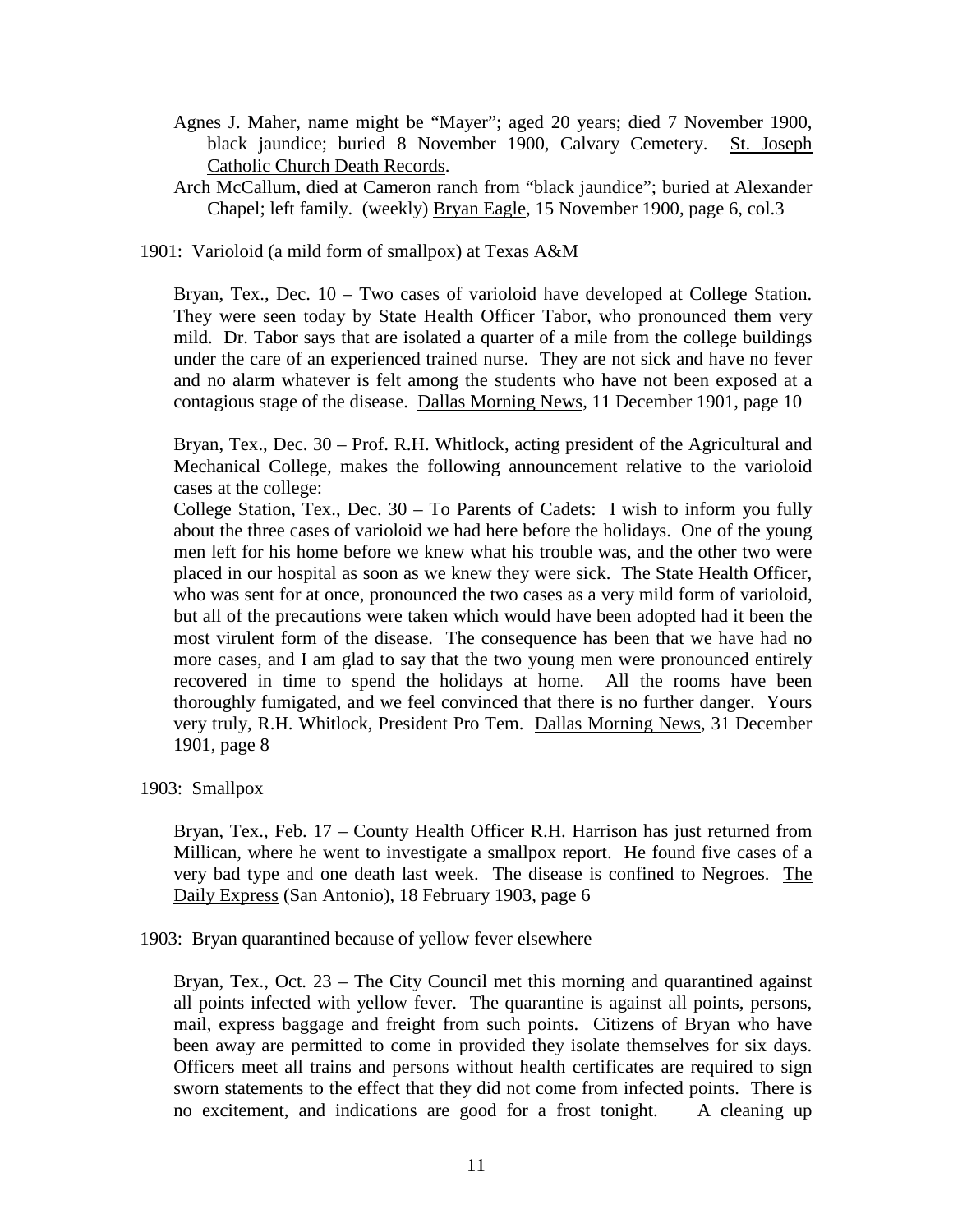campaign has been inaugurated by the authorities. Dallas Morning News, 24 October 1903, page 2

1905: Yellow fever scare (statewide in Texas); quarantine measures implemented locally

"Yellow Fever Situation," (weekly) Bryan Eagle, 3 August 1905, page 4

"No Fever in Texas," (weekly) Bryan Eagle, 10 August 1905, page 1

"Dr. Tabor Addresses City Council," (weekly) Bryan Eagle, 17 August 1905, page 1. "Effective yesterday inspectors were placed on the trains on both railroads passing Bryan."

"Italians Were Watched," (weekly) Bryan Eagle, 17 August 1905, page 2

1906: Pneumonia

"College Station Notes," Dallas Morning News, 26 February 1906, page 6. One student has pneumonia.

1907: Typhoid

"Typhoid at College; Total Twenty-Five Cases," Dallas Morning News, 25 May 1907, page 9. The semester was ended early because of the outbreak; "it is believed that the source of infection is the water of an underground cistern, probably contaminated during the recent heavy rains … distilled water is now being used at the barracks and boiled water at the mess hall …."

"Agricultural and Mechanical College," Dallas Morning News, 28 May 1907, page 10

1908: Influenza

"College Station," Houston Chronicle, 19 January 1908, section 2, p.11. Mrs. C.W. Hutson and Miss Ethel Hutson had "the grip" but are now better.

Misses Marion Foote and Hettie Smith, who have been ill with La Grippe the past few days, are improving. (weekly) Bryan Eagle, 23 January 1908, page 8

R.S. Webb who has been confined to his home by an attack of grip, is able to be out again. (weekly) Bryan Eagle, 13 February 1908, page 5

J.H. White of Wixon was in the city yesterday. Mr. White is tusseling with a spell of the grip. (weekly) Bryan Eagle, 13 February 1908, page 7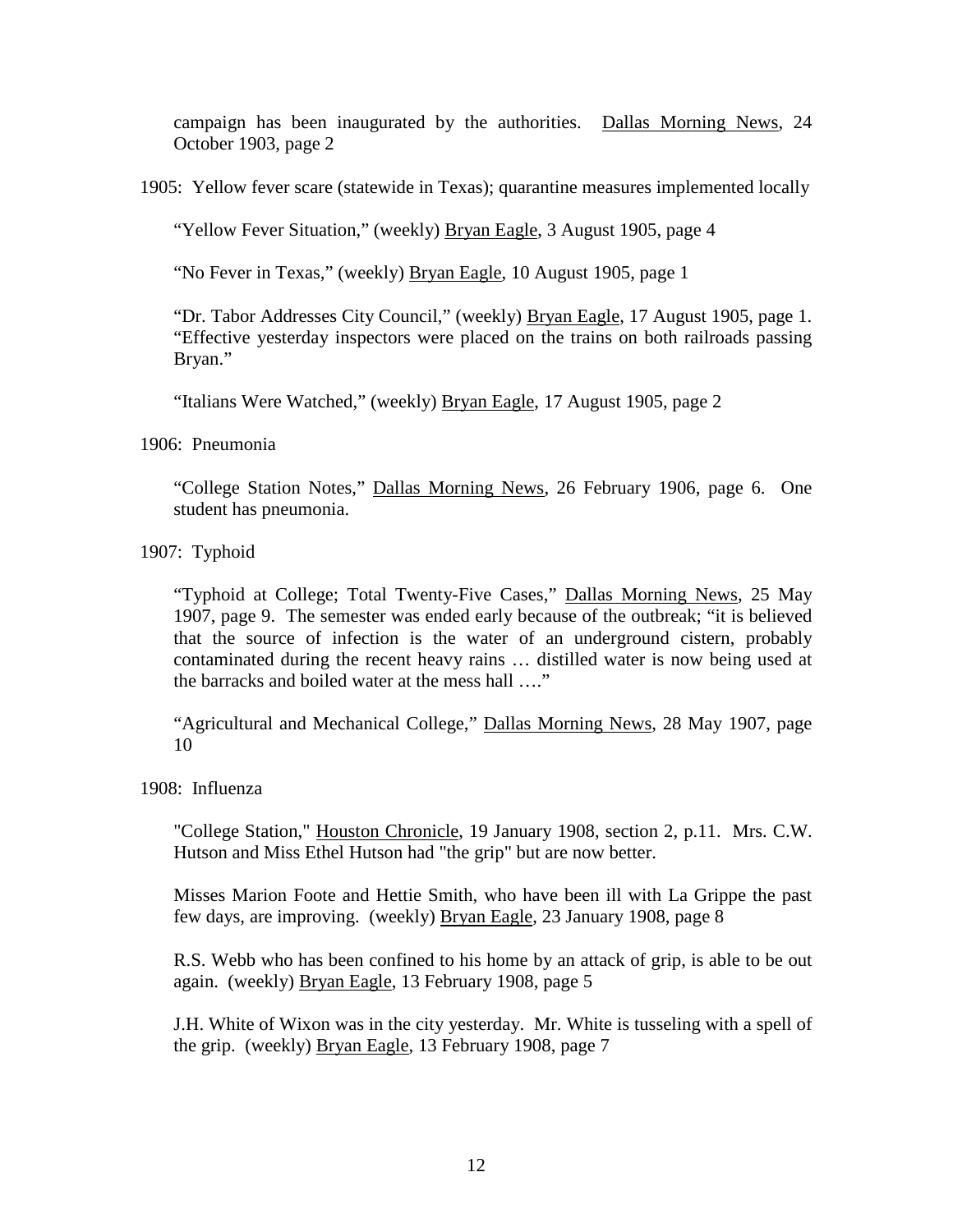"College Station," Houston Chronicle, 2 February 1908, section 2, page 2. "Mrs. Murphy of Dallas is here to be with her son, who is in the hospital with pneumonia. Mrs. Jahn of New Braunfels is staying with Prof. and Mrs. Geisecke. Mrs. Jahn is here to be near her son, who has been very ill with pneumonia for the past two weeks."

## 1908: Measles on campus

"College Station," Houston Chronicle, 1 March 1908, section 2, page 10. "Little Misses Virginia and Bess Spence are confined to the house with measles. The fancy dress masquerade ball which the little Misses Geisecke expected to give to their friends has been postponed indefinitely on account of the contagious diseases among the children on the campus."

# 1908: whooping cough on campus

A quarantine was imposed which was a factor in the 1908 student strike at A&M.

"Charges Against Harrington," Dallas Morning News, 13 February 1908, page 1. "Prof. C.W. Hutson's allegations charge that a smallpox quarantine was maintained at his home instead of a whooping cough quarantine, which latter disease was prevalent in his home; that President Harrington was responsible for this quarantine without proper authority, and that it was enforced with undue rigidity; that he interfered with his son's duties as a cadet by similarly confining him to the premises; that Dr. Hutson's cook's children were restricted from the campus, although it was demonstrated that they came in no contact with the whooping cough, and that he refused to quarantine whooping cough from another source."

"Resume Inquiry at A.& M. College," Dallas Morning News, 18 June 1908, page 4. "The only reference to the Hutson incident was that there was a case of whooping cough at his house and Prof. Harrington ordered a strict quarantine against the Hutson home."

"No Knowledge as To Some Charges," Dallas Morning News, 20 June 1908, page 1. Earlier in the academic year, A&M president Harrington had demanded that the two Negro children of the Hutson family's cook leave their house, because a quarantine was in effect; Harrington said, in part, "it was impossible to effectively quarantine Negroes."

1912: Meningitis in Bryan, rural Brazos County and on campus

Bryan, Tex., Jan.  $12 - A$  public meeting was held here this morning, composed of the city and county health officers, physicians, members of the City Council and citizens, to discuss the meningitis situation. After discussing the situation a resolution was passed that it is not necessary now to declare a quarantine nor to close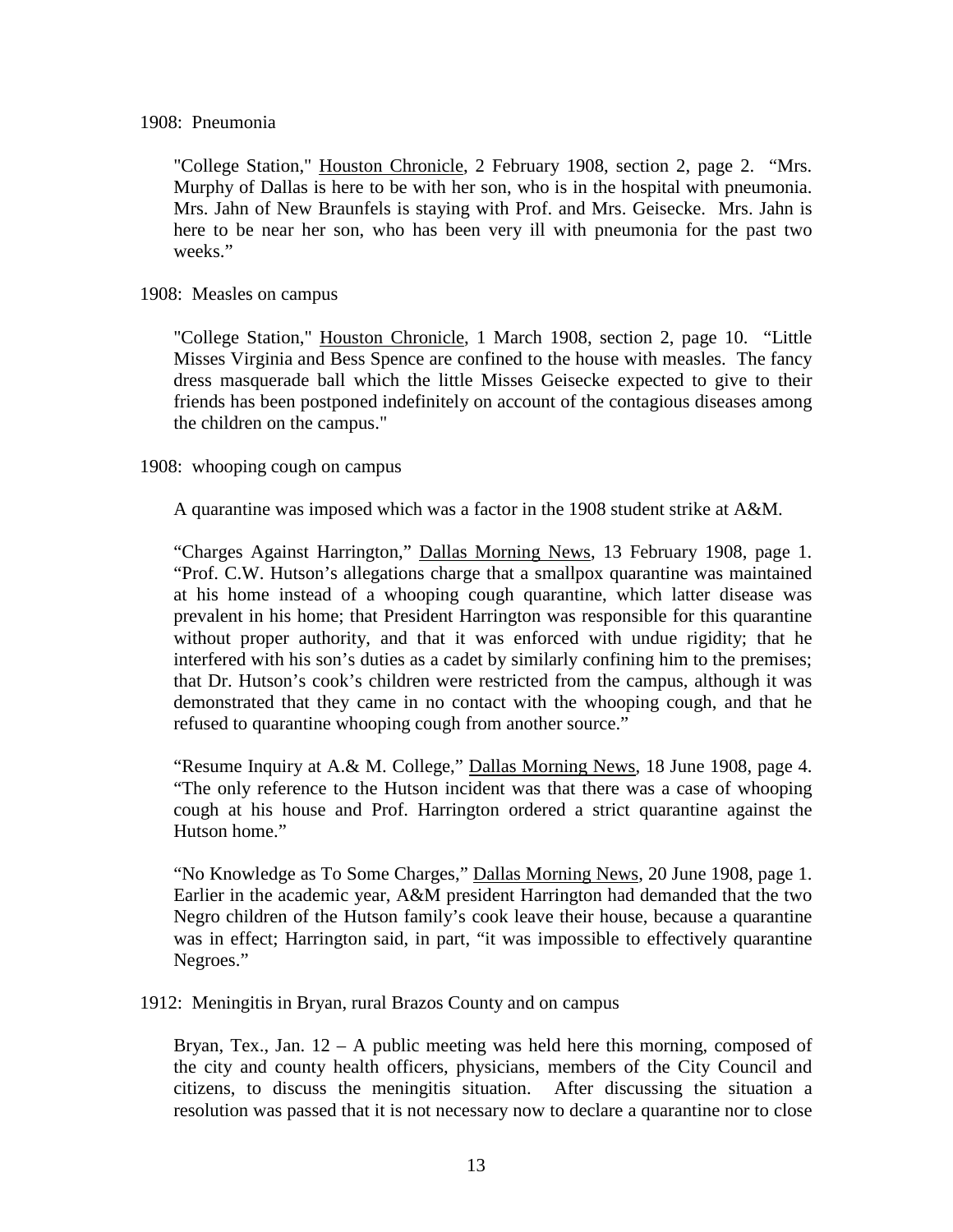the schools, places of amusement, etc. The whole situation was placed in the power of the health officers, physicians and City Council. Both the A.& M. College and Allen Academy are quarantined against Bryan for the protection of both the city and the schools in event a case should appear in either. Dallas Morning News, 13 January 1912, page 3

"The Quarantine is On," Bryan Daily Eagle, 15 January 1912, page 1. At Bryan and College Station.

"Quarantine Modified," Bryan Daily Eagle, 15 January 1912, page 6

"Two New Cases Near Reliance," Bryan Daily Eagle, 16 January 1912, page 1

Col. R.T. Milner, president of A.& M. College, was in the city for a short while today and during the time paid The Eagle office an appreciated call. Discussing the quarantine situation Colonel Milner stated that a strict quarantine was being maintained at College. That student guards were stationed at every entrance and the vigilance was maintained both day and night. Wood had been hauled to every post so the guards could have fires and there was no relaxation whatever. No person from anywhere on earth was allowed to enter the college grounds except from Bryan, and then only when provided with a pass from the Bryan health officer. He stated the further precaution had been taken requiring every person who remained on the campus to have a card bearing all the necessary information, and an inspection was made very day, and if any person should be found without the necessary card he would be forced to leave at once. The president stated that this sleepless vigilance would be maintained until every semblance of danger was over. That the college authorities were leaving nothing undone, and the students and campus residents would be protected at all hazards. Bryan Daily Eagle, 17 January 1912, page 5.

"The Local Quarantine Has Been Raised," Bryan Daily Eagle, 23 January 1912, page 1

"Meningitis in Bryan," Bryan Daily Eagle, 27 January 1912, page 1

"Health Conditions at A.& M.," Dallas Morning News, 26 February 1912, page 9. When the students came back to school in January, there were several cases of measles and mumps, "but by judicious isolation and disinfection we were soon able to control the measles, but the mumps, being in some cases so extremely mild, cadets would not in all instances let us know of the fact that they had mumps and, therefore, would not be isolated, and naturally we now and then had a case of mumps." Also gives information on one case of meningitis.

1913: Meningitis on campus

"A. & M. Cadet Dies; F.Y. Rawlins is Second Victim of Meningitis at College Station," Dallas Morning News, 16 January 1913, page 15. A.W. Koons had died previously.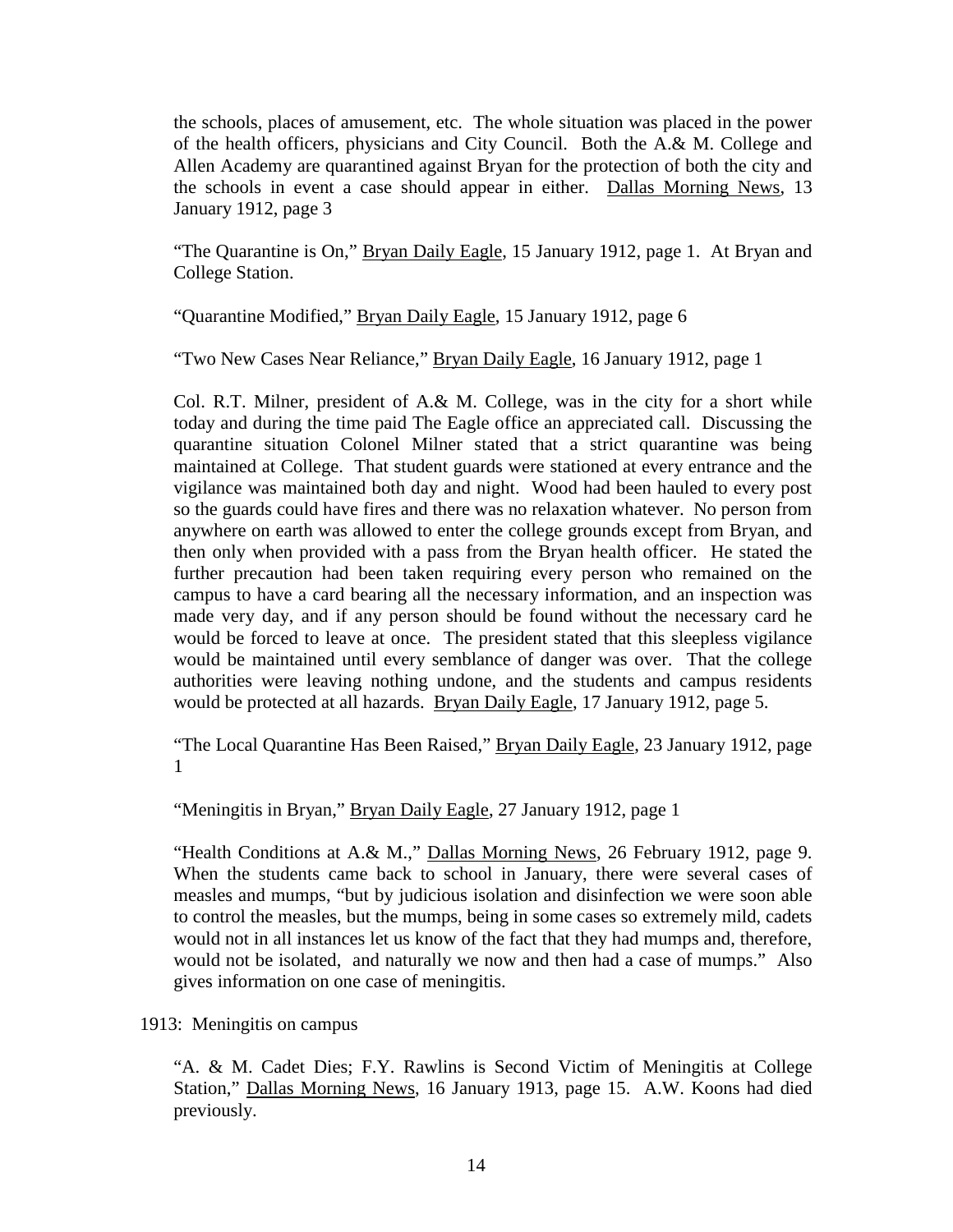College Station, Tex., Jan. 16 – A statement issued here by D.R. Hartman, State Bacteriologist, of Austin, said that the A. & M. College was better fortified against an epidemic of meningitis than any institution or city of which he knew. No new cases developed today and there is no sickness of a serious nature on the college grounds. Dr. Hartman said the precautions taken to prevent a spread of the disease here were all that could be asked. About 200 students have gone home. Dallas Morning News, 17 January 1913, page 3

"A.& M. President Refutes Charges," Dallas Morning News, 22 February 1913, page 3. In January and February 1913, there were two cases of meningitis and five cases of measles. "During this period we gave nearly 400 cadets the meningitis vaccine..."

1917: Smallpox; extent of outbreak not determined.

"Smallpox Death Occurs Here Sunday," Bryan Daily Eagle, 30 April 1917, p.1, col.4. Roy Haley, an African American, resident of Candy Hill in Bryan, died.

"Negroes Submit to Vaccination," Bryan Daily Eagle, 1 May 1917, page 1. At Candy Hill

"Smallpox Reported," Bryan Daily Eagle, 30 June 1917, page 1

"Smallpox Meeting," Bryan Daily Eagle, 13 July 1917, page 3

"Free Vaccination," Bryan Daily Eagle, 13 July 1917, page 3

"Smallpox Situation Officially Reviewed," Bryan Daily Eagle, 14 July 1917, page 1

"Doubt Created About Smallpox Situation," Bryan Daily Eagle, 14 July 1917, page 4

"No New Smallpox Cases are Developed," Bryan Daily Eagle, 18 July 1917, page 1

"Smallpox Patient Died," Bryan Daily Eagle, 13 November 1917, p.1, col.4. Ed Luck.

1918: Women risk their lives to care for Aggies and soldiers during the influenza epidemic. Miss Clara Bell Hollyfield, a campus nurse, becomes the first known woman (at least to me) to give her life aiding students on campus, when she dies from pneumonia contracted from the sick. See:

"Eight Deaths Bryan Record for Day from Pneumonia," Bryan Weekly Eagle, 10 October 1918, p.1, col.1. Miss Clara Bell Hollyfield dies; had only worked on campus since 7 Sept. 1918. Gives lots of biographical information about her.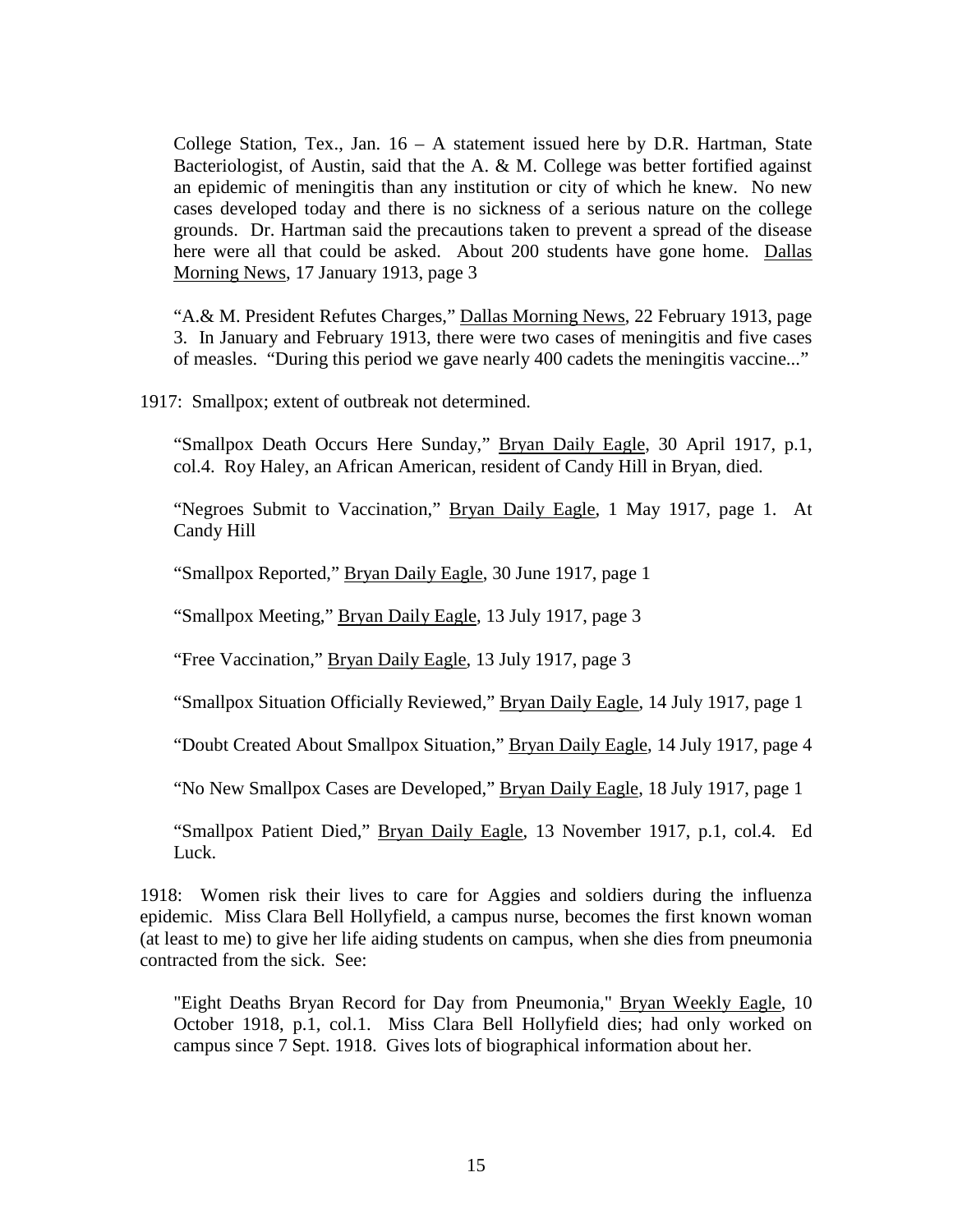"Thomas W. Rambold and Prof. Brawis Die of Pneumonia," Bryan Weekly Eagle, 17 October 1918, page 1, col.6. Rambold was attended by his mother & 2 sisters (which seems to have been a common practice during the epidemic); the Professor was taken to a Bryan home by a woman who cared for him.

There are, of course, numerous articles about the epidemic ... these are just two examples. Here's another source:

Walker, Shirlireed, "Living on South Bryan Avenue During World War I," in Bryan Legends and Legacies (1996), ed. Betty Foster, pp.80+. Briefly tells about Miss Nannie Berryman, a music teacher in Bryan, going to campus to nurse the sick & one patient whose mother came to take care of him.

And, of course, the newspapers were full of articles about the disease. For example:

Four Negroes succumbed to the disease [influenza] last night and early this morning. Their bodies were taken in charge by the People's Undertaking company and prepared for burial. Their names are Albina Laudey, 25, Arthur Williams, 27, Tuni Jackson, 17, and George Malcolm, 20. Bryan Daily Eagle, 9 October 1918, page 1.

1923: Influenza

"Fort Worth Man Dies at A.& M.; Ellsworth B. Pumphrey is Victim of Heart Failure in College Hospital," Dallas Morning News, 11 Feb. 1923, sect.1, p.2. Had influenza; body taken to Fort Worth for burial.

"A.& M. Mourns Death of Sophomore Student," Dallas Morning News, 3 March 1923, page 6. Student had pneumonia brought on by influenza.

### 1924: Diphtheria occurred on campus

See Anderson's history, page 36

1925: Influenza

Bryan, Texas, Jan. 27 – Dear Cinderella: I have been planning to write for some time but have been sick with the flu. It sleeted hard last night. Here is a riddle. How is a nation like a baby? Answer – When it is in arms. Your friend, Shirley Johnson (Age 11). Dallas Morning News, 11 February 1925, section 2, page 13

### 1928: Pneumonia

"Logan Varley, A.& M. Student, Succumbs," Dallas Morning News, 6 November 1928, p.4. Died from pneumonia; "a firing squad of A.& M. cadets accompanied the body and will perform military rites at the funeral."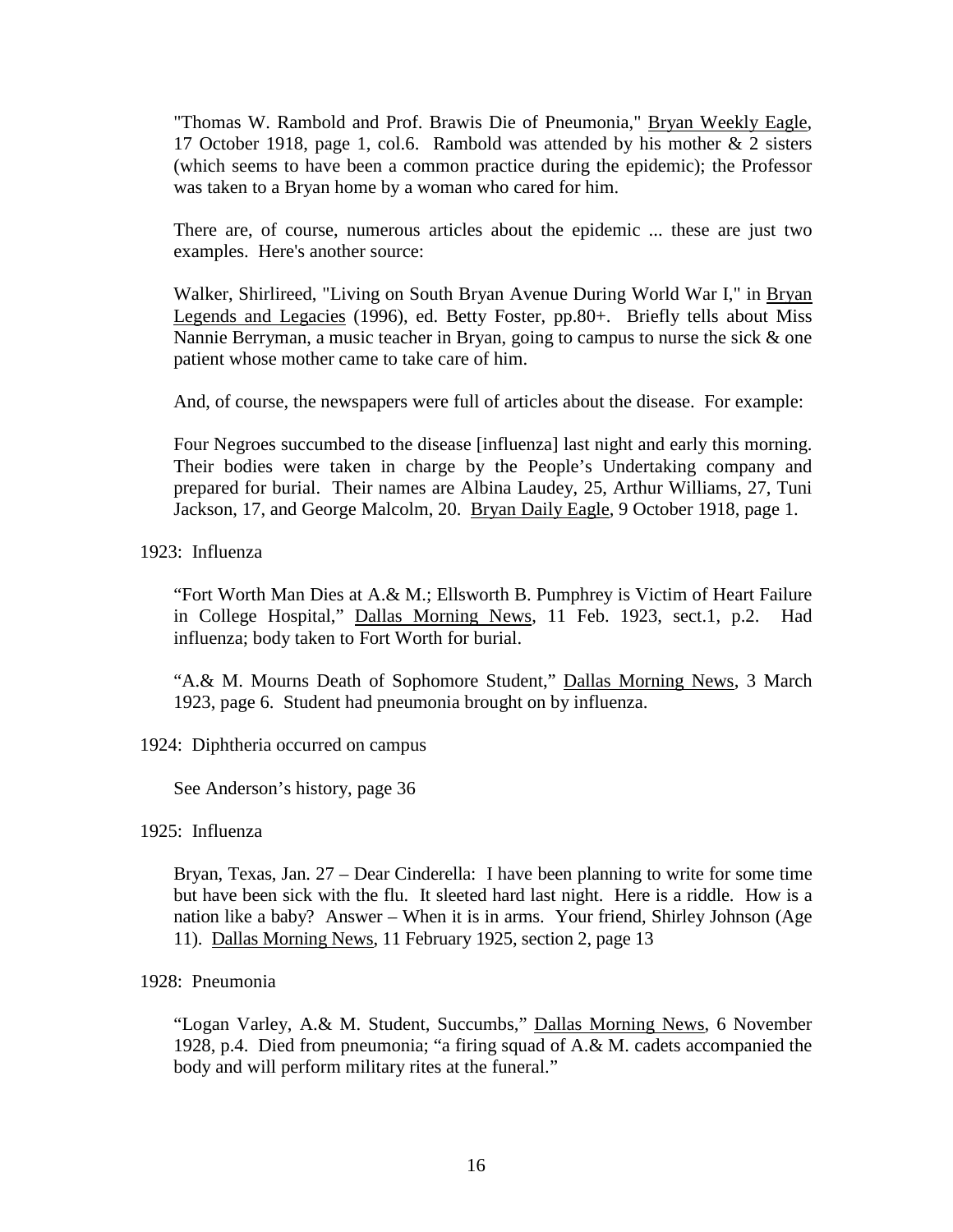1932: Influenza

College Notes ... Mr. and Mrs. N.M. McGinnis both are suffering from attacks of influenza and are confined to their apartment at the Aggieland Inn. Bryan Daily Eagle, 2 December 1932, page 5

"Basketball Game Saturday Night at A-M Now Off," Bryan Daily Eagle, 7 December 1932, page 2. 125 students in campus hospital; substantial decrease from the number the day before.

College Notes ... Ralph Smith, son of Mr. and Mrs. L.D. Smith, has been suffering from an attack of the flu since Friday, and still is quite sick. Bryan Daily Eagle, 7 December 1932, page 6

"Aggie Game Postponed Because of Flu Epidemic," Dallas Morning News, 8 December 1932, page 10. The college discontinued all extracurricular activities because of the flu.

College Notes ... H.G. Johnson is back at his place in the entomology department after recovering from a case of the flu. Bryan Daily Eagle, 9 December 1932, page 6

"College Professor's Son Dies of Pneumonia," Dallas Morning News, 25 December 1932, page 3. Dean Merwin Bilsing.

1940: Influenza

"College Hospital Taxed to Capacity as Bad Weather Causes Hundreds of Flu Cases; 'Epidemic is Not Unusual'," Battalion, 12 December 1940, page 5. This is the  $5<sup>th</sup>$ consecutive day with more than 200 patients in the hospital; "plans are being made to utilize Post Graduate hall in case the number of cases increases abnormally."

"A.& M. Closing Advanced as Flu Spreads," Dallas Morning News, 14 December 1940, page 1. Classes were dismissed early for Christmas because of the flu.

"Christmas Holidays Begin at Noon Today; Early Dismissal Result of Widespread Flu Epidemic," Battalion, 14 December 1940, page 1

"Flu Epidemic Reaches Alarming Proportions With 300 Men on Sick List," Battalion, 14 December 1940, page 1

1950: Meningitis

"Spiral Meningitis Blamed for Death of A&M Freshman," Dallas Morning News, 2 February 1950, section 1, page 5.